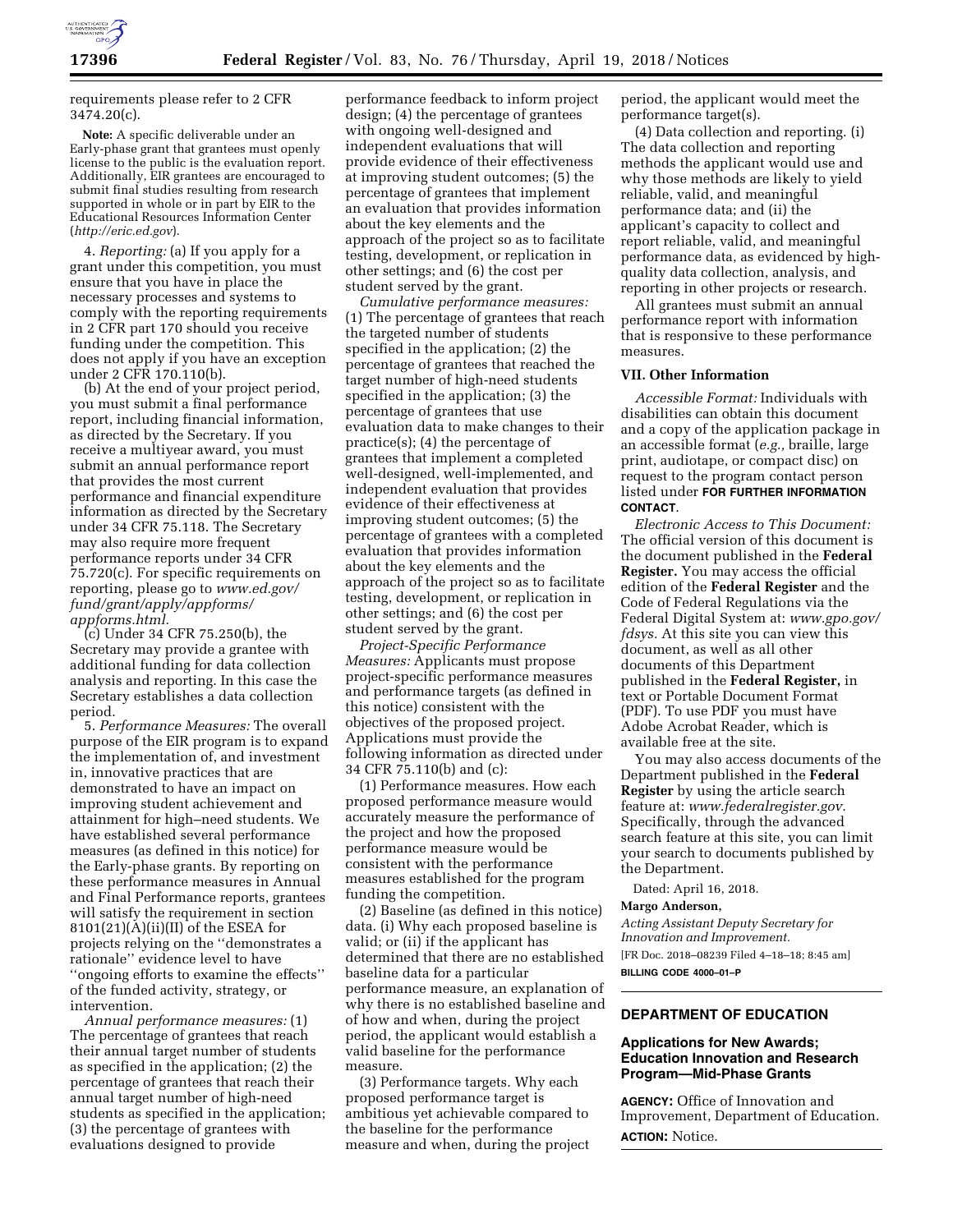**SUMMARY:** The Department of Education (Department) is issuing a notice inviting applications for fiscal year (FY) 2018 for the Education Innovation and Research Program—Mid-phase Grants, Catalog of Federal Domestic Assistance (CFDA) number 84.411B (Mid-phase Grants). **DATES:**

*Applications Available:* April 23, 2018.

*Deadline for Notice of Intent To Apply:* May 9, 2018.

*Deadline for Transmittal of Applications:* June 5, 2018.

*Deadline for Intergovernmental Review:* August 6, 2018.

**ADDRESSES:** For the addresses for obtaining and submitting an application, please refer to our Common Instructions for Applicants to Department of Education Discretionary Grant Programs, published in the **Federal Register** on February 12, 2018 (83 FR 6003) and available at *[www.gpo.gov/fdsys/pkg/FR-2018-02-12/](http://www.gpo.gov/fdsys/pkg/FR-2018-02-12/pdf/2018-02558.pdf) [pdf/2018-02558.pdf](http://www.gpo.gov/fdsys/pkg/FR-2018-02-12/pdf/2018-02558.pdf)*.

**FOR FURTHER INFORMATION CONTACT:**  Kelly Terpak, U.S. Department of Education, 400 Maryland Avenue SW, Room 4W312, Washington, DC 20202– 5900. Telephone: (202) 453–7122. *Email: [eir@ed.gov](mailto:eir@ed.gov)*.

If you use a telecommunications device for the deaf (TDD) or a text telephone (TTY), call the Federal Relay Service (FRS), toll-free, at 1–800–877– 8339.

# **SUPPLEMENTARY INFORMATION:**

# **Full Text of Announcement**

# **I. Funding Opportunity Description**

*Purpose of Program:* The Education Innovation and Research (EIR) program, established under section 4611 of the Elementary and Secondary Education Act, as amended (ESEA), provides funding to create, develop, implement, replicate, or take to scale entrepreneurial, evidence-based, fieldinitiated innovations to improve student achievement and attainment for highneed students; and rigorously evaluate such innovations. The EIR program is designed to generate and validate solutions to persistent educational challenges and to support the expansion of those solutions to serve substantially larger numbers of students.

The central design element of the EIR program is its multi-tier structure that links the amount of funding that an applicant may receive to the quality of the evidence supporting the efficacy of the proposed project, with the expectation that projects that build this evidence will advance through EIR's grant tiers: ''Early-phase,'' ''Mid-phase,''

and ''Expansion.'' Applicants proposing innovative practices that are supported by limited evidence can receive relatively small grants to support the development, implementation, and initial evaluation of the practices; applicants proposing practices supported by evidence from rigorous evaluations, such as an experimental study (as defined in this notice), can receive larger grant awards to support expansion across the country. This structure provides incentives for applicants to: (1) Explore new ways of addressing persistent challenges that other educators can build on and learn from; (2) build evidence of effectiveness of their practices; and (3) replicate and scale successful practices in new schools, districts, and States while addressing the barriers to scale, such as cost structures and implementation fidelity.

All EIR projects are expected to generate information regarding their effectiveness in order to inform EIR grantees' efforts to learn about and improve upon their efforts, and to help similar, non-EIR efforts across the country benefit from EIR grantees' knowledge. By requiring that all grantees conduct independent evaluations of their EIR projects, EIR ensures that its funded projects make a significant contribution to improving the quality and quantity of information available to practitioners and policymakers about which practices improve student achievement, for which types of students, and in what contexts.

The Department awards three types of grants under this program: ''Earlyphase'' grants, ''Mid-phase'' grants, and ''Expansion'' grants. These grants differ in terms of the level of prior evidence of effectiveness required for consideration for funding, the expectations regarding the kind of evidence and information funded projects should produce, the level of scale funded projects should reach, and, consequently, the amount of funding available to support each type of project.

The Department expects that Midphase grants will be used to fund implementation and a rigorous evaluation of a program that has been successfully implemented under an Early-phase grant or other effort meeting similar criteria, for the purpose of measuring the program's impact and cost- effectiveness, if possible using existing administrative data. Mid-phase grants are supported by moderate evidence (as defined in this notice) for at least one population or setting, and grantees are encouraged to implement at the regional level (as defined in this notice) or at the national level (as

defined in this notice). This notice invites applications for Mid-phase grants only. The notices inviting applications for Early-phase and Expansion grants are published elsewhere in this issue of the **Federal Register**.

*Background:* Mid-phase projects are expected to refine and expand the use of practices with prior evidence of effectiveness in order to improve outcomes for high-need students. They are also expected to generate important information about an intervention's effectiveness, including for whom and in which contexts a practice is most effective, as well as cost-effective.

With the funded Mid-phase projects, we aim to accelerate the building of a knowledge base of effective practices for addressing challenges and increase the likelihood that grantees can learn from one another while still exploring different approaches. We believe that improving outcomes across the education sector depends, in part, upon policymakers, practitioners, and researchers continually building upon one another's efforts to have the greatest impact.

Mid-phase applicants are encouraged to design an evaluation that has the potential to meet the strong evidence (as defined in this notice) threshold. Midphase grantees should measure the costeffectiveness of their practices using administrative or other readily available data. These types of efforts are critical to sustaining and scaling EIR-funded effective practices after the EIR grant period ends, assuming that the practice has positive effects on important student outcomes. In order to support adoption or replication by other entities, the evaluation of a Mid-phase project should identify and codify the core elements of the EIR-supported practice that the project implements, and examine the effectiveness of the project for any new populations or settings that are included in the project. The Department intends to provide grantees and their independent evaluators with evaluation technical assistance. This evaluation technical assistance could include grantees and their independent evaluators providing to the Department or its contractor updated comprehensive evaluation plans in a format as requested by the technical assistance provider and using such tools as the Department may request. Grantees will be encouraged to update this evaluation plan at least annually to reflect any changes to the evaluation, with updates consistent with the scope and objectives of the approved application.

The FY 2018 Mid-phase competition includes three absolute priorities and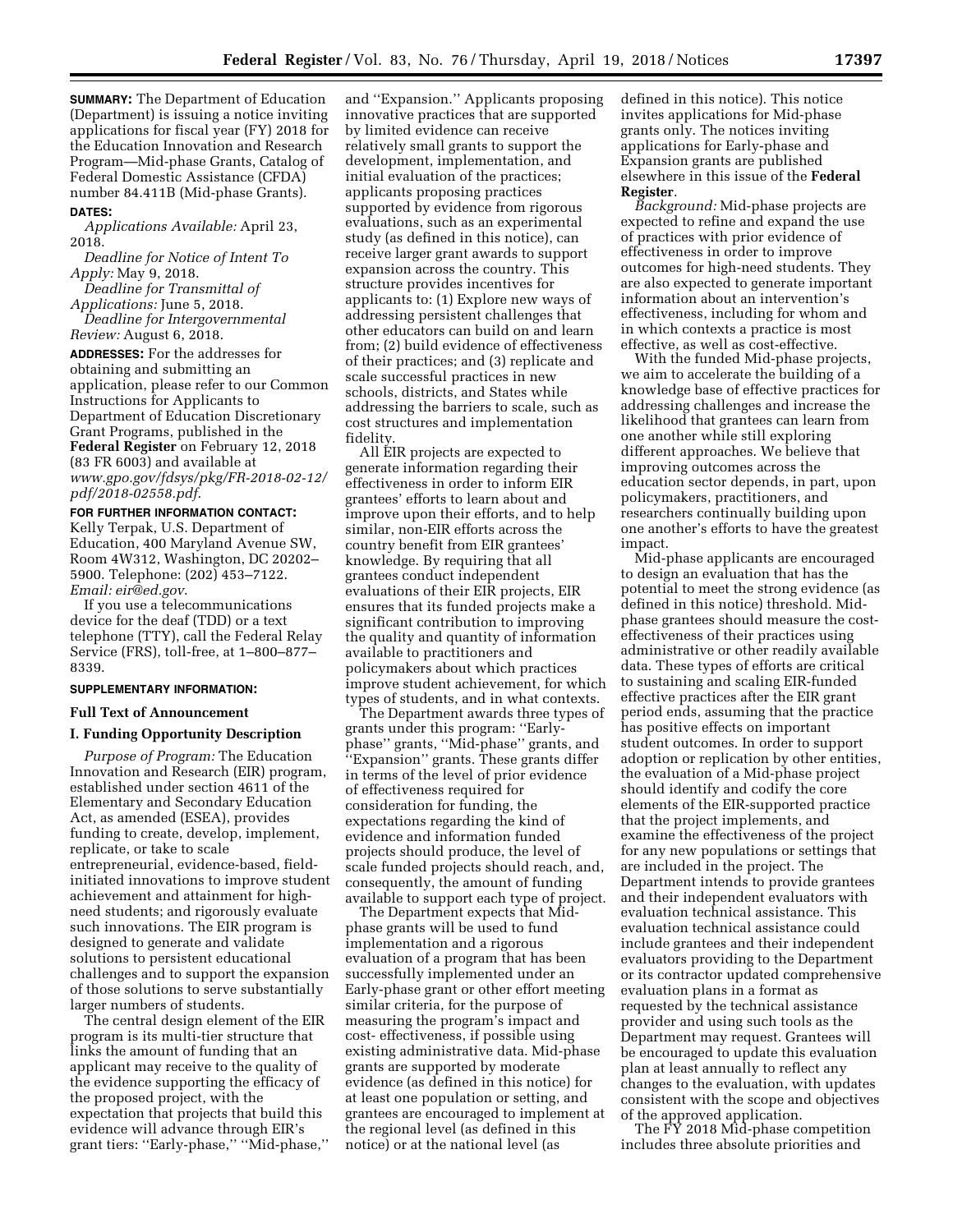two invitational priorities. All Midphase applicants must address Absolute Priority 1. Mid-phase applicants are also required to address one of the other two absolute priorities. Applicants have the option of addressing one or more of the invitational priorities.

The absolute priorities and invitational priorities align with the purpose of the program and the Administration's priorities. Absolute Priority 1 establishes the evidence requirement for this tier of grants. Absolute Priority 2 aligns with the EIR program as it is intended to take to scale entrepreneurial, evidence-based, fieldinitiated innovations to improve student achievement and attainment. In addition to incorporating the focus on field-initiated innovations in Absolute Priority 2, Absolute Priority 3 aligns with the Administration's efforts to invest in science, technology, engineering, and math (STEM) education in order to ensure our Nation's economic competitiveness by improving and expanding STEM learning and engagement. Invitational Priority 1 is intended to encourage applicants to focus on the needs of each child, with customized learning opportunities tailored to the needs of individual students. Invitational Priority 2 is intended to encourage applicants to improve early learning and cognitive development outcomes. Through these priorities, the Department intends to advance innovation and the use and building of evidence and address the learning and achievement of high-need students.

*Priorities:* This competition includes three absolute priorities and two invitational priorities. In accordance with 34 CFR 75.105(b)(2)(iv), Absolute Priority 1 is from 34 CFR 75.226(d)(2). Absolute Priority 2 is from section 4611(a)(1)(A) of the ESEA. Absolute Priority 3 is from section  $4611(a)(1)(A)$ of the ESEA and the Secretary's Final Supplemental Priorities and Definitions for Discretionary Grant Programs, published in the **Federal Register** on March 2, 2018 (83 FR 9096) (Supplemental Priorities).

Under the Mid-phase grant competition, absolute priorities 2 and 3 constitute their own funding categories. The Secretary intends to award grants under each of these absolute priorities for which applications of sufficient quality are submitted. Because applications will be rank ordered separately for absolute priorities 2 and 3, applicants must clearly identify the specific absolute priority that the proposed project addresses.

*Absolute Priorities:* For FY 2018 and any subsequent year in which we make

awards from the list of unfunded applications from this competition, these priorities are absolute priorities. Under 34 CFR 75.105(c)(3), we consider only applications that meet Absolute Priority 1, Moderate Evidence, and one additional absolute priority. These priorities are:

#### *Absolute Priority 1—Moderate Evidence*

Under this priority, we provide funding to projects supported by moderate evidence.

**Note:** An applicant must identify up to two study citations to be reviewed against the What Works Clearinghouse (WWC) Handbook (as defined in this notice) for the purposes of meeting moderate evidence. The studies may have been conducted by the applicant or by a third party. An applicant should clearly identify these citations in the Evidence form. The Department may not review a study citation that an applicant fails to clearly identify for review. In addition to including up to two study citations, applicants must include in the form a description of: (1) The positive student outcomes they intend to replicate under their Mid-phase grant and how the characteristics of students and the positive student outcomes in the study citations correspond with the characteristics of the high-need students to be served under the Mid-phase grant; (2) the correspondence of practice(s) the applicant plans to implement with the practice(s) cited in the studies; and (3) the intended student outcomes that the proposed practice(s) attempts to impact.

An applicant must ensure that all evidence is available to the Department from publicly available sources and provide links or other guidance indicating where it is available. If the Department determines that an applicant has provided insufficient information, the applicant will not have an opportunity to provide additional information at a later time. However, if the WWC determines that a study does not provide enough information on key aspects of the study design, such as sample attrition or equivalence of intervention and comparison groups, the WWC will submit a query to the study author(s) to gather information for use in determining a study rating. Authors are asked to respond to queries within 10 business days. Should the author query remain incomplete within 14 days of the initial contact to the study author(s), the study will be deemed ineligible under the grant competition. After the grant competition closes, the WWC will continue to include responses to author queries and will make updates to study reviews as necessary, but no additional information will be taken into account after the competition closes and the initial timeline established for response to an author query passes.

# *Absolute Priority 2—Field-Initiated Innovations—General*

Under the priority, we provide funding to projects that are designed to create, develop, implement, replicate, or take to scale entrepreneurial, evidencebased, field-initiated innovations to improve student achievement and attainment for high-need students.

# *Absolute Priority 3— Field-Initiated Innovations—Promoting Science, Technology, Engineering, or Math (STEM) Education, With a Particular Focus on Computer Science*

Under the priority, we provide funding to projects that are designed to:

(1) Create, develop, implement, replicate, or take to scale entrepreneurial, evidence-based, fieldinitiated innovations to improve student achievement and attainment for highneed students, and;

(2) Improve student achievement or other educational outcomes in one or more of the following areas: Science, technology, engineering, math, or computer science (as defined in this notice). These projects must address the following priority area:

Increasing access to STEM coursework, including computer science (as defined in this notice), and handson learning opportunities, such as through expanded course offerings, dual-enrollment, high-quality online coursework, or other innovative delivery mechanisms.

*Invitational Priorities:* For FY 2018 and any subsequent year in which we make awards from the list of unfunded applications from this competition, these priorities are invitational priorities. Under 34 CFR.105(c)(1) we do not give an application that meets these invitational priorities a competitive or absolute preference over other applications.

These priorities are:

# *Invitational Priority One—Personalized Learning*

Projects that support educators in personalizing learning for all students so that learning opportunities may be tailored to fit the needs of individual students. In personalized learning environments, the pace, location, and delivery method of education may vary based on individual student interests and needs. Personalized learning approaches recognize that there are multiple pathways through which students can develop and demonstrate academic competencies and socialemotional skills aligned to college- and career-ready standards and that students may attain these competencies and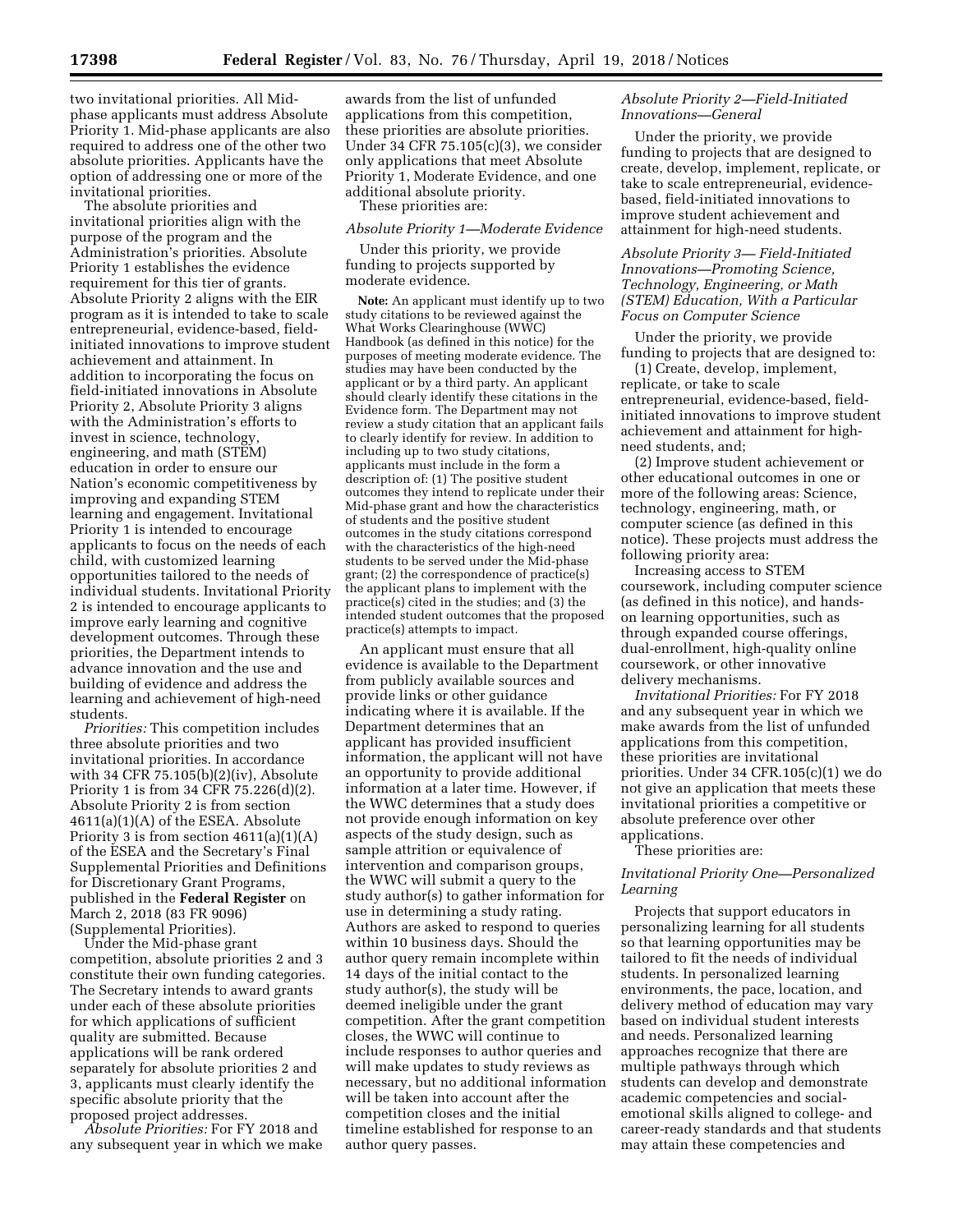skills at different times. Examples of personalized learning instructional approaches include dynamic student groupings, student-driven projects, and the use of adaptive technologies such as digital curricula to both accelerate, and targeting gaps in, student learning. Personalized learning approaches use data to provide ongoing feedback about student progress to educators, students, and their families and to adjust learning strategies in real time.

## *Invitational Priority Two—Early Learning and Cognitive Development*

The Department is especially interested in projects that improve early learning and cognitive development outcomes through neuroscience-based and scientifically validated interventions.

*Definitions:* The definitions of ''baseline,'' ''experimental study,'' ''moderate evidence,'' ''national level,'' ''nonprofit,'' ''performance measure,'' ''performance target,'' ''project component,'' ''quasi-experimental design study," "regional level," ''relevant outcome,'' ''strong evidence,'' and ''What Works Clearinghouse Handbook (WWC Handbook)'' are from 34 CFR 77.1. The definition for ''computer science'' is from the Supplemental Priorities. The definitions of ''local educational agency'' and ''State educational agency'' are from section 8101 of the ESEA.

*Baseline* means the starting point from which performance is measured and targets are set.

*Computer science* means the study of computers and algorithmic processes and includes the study of computing principles and theories, computational thinking, computer hardware, software design, coding, analytics, and computer applications.

Computer science often includes computer programming or coding as a tool to create software, including applications, games, websites, and tools to manage or manipulate data; or development and management of computer hardware and the other electronics related to sharing, securing, and using digital information.

In addition to coding, the expanding field of computer science emphasizes computational thinking and interdisciplinary problem-solving to equip students with the skills and abilities necessary to apply computation in our digital world.

Computer science does not include using a computer for everyday activities, such as browsing the internet; use of tools like word processing, spreadsheets, or presentation software;

or using computers in the study and exploration of unrelated subjects.

*Experimental study* means a study that is designed to compare outcomes between two groups of individuals (such as students) that are otherwise equivalent except for their assignment to either a treatment group receiving a project component (as defined in this notice) or a control group that does not. Randomized controlled trials, regression discontinuity design studies, and singlecase design studies are the specific types of experimental studies that, depending on their design and implementation (*e.g.,* sample attrition in randomized controlled trials and regression discontinuity design studies), can meet What Works Clearinghouse (WWC) standards without reservations as described in the WWC Handbook:

(i) A randomized controlled trial employs random assignment of, for example, students, teachers, classrooms, or schools to receive the project component being evaluated (the treatment group) or not to receive the project component (the control group).

(ii) A regression discontinuity design study assigns the project component being evaluated using a measured variable (*e.g.,* assigning students reading below a cutoff score to tutoring or developmental education classes) and controls for that variable in the analysis of outcomes.

(iii) A single-case design study uses observations of a single case (*e.g.,* a student eligible for a behavioral intervention) over time in the absence and presence of a controlled treatment manipulation to determine whether the outcome is systematically related to the treatment.

*Local educational agency* (LEA) means:

(a) In General. A public board of education or other public authority legally constituted within a State for either administrative control or direction of, or to perform a service function for, public elementary schools or secondary schools in a city, county, township, school district, or other political subdivision of a State, or of or for a combination of school districts or counties that is recognized in a State as an administrative agency for its public elementary schools or secondary schools.

(b) Administrative Control and Direction. The term includes any other public institution or agency having administrative control and direction of a public elementary school or secondary school.

(c) Bureau of Indian Education Schools. The term includes an elementary school or secondary school

funded by the Bureau of Indian Education but only to the extent that including the school makes the school eligible for programs for which specific eligibility is not provided to the school in another provision of law and the school does not have a student population that is smaller than the student population of the local educational agency receiving assistance under the ESEA with the smallest student population, except that the school shall not be subject to the jurisdiction of any State educational agency (as defined in this notice) other than the Bureau of Indian Education.

(d) Educational Service Agencies. The term includes educational service agencies and consortia of those agencies.

(e) State Educational Agency. The term includes the State educational agency in a State in which the State educational agency is the sole educational agency for all public schools.

*Moderate evidence* means that there is evidence of effectiveness of a key project component in improving a relevant outcome (as defined in this notice) for a sample that overlaps with the populations or settings proposed to receive that component, based on a relevant finding from one of the following:

(i) A practice guide prepared by the WWC using version 2.1 or 3.0 of the WWC Handbook reporting a ''strong evidence base'' or ''moderate evidence base'' for the corresponding practice guide recommendation;

(ii) An intervention report prepared by the WWC using version 2.1 or 3.0 of the WWC Handbook reporting a ''positive effect'' or ''potentially positive effect'' on a relevant outcome based on a ''medium to large'' extent of evidence, with no reporting of a "negative effect" or ''potentially negative effect'' on a relevant outcome; or

(iii) A single experimental study or quasi-experimental design study (as defined in this notice) reviewed and reported by the WWC using version 2.1 or 3.0 of the WWC Handbook, or otherwise assessed by the Department using version 3.0 of the WWC Handbook, as appropriate, and that—

(A) Meets WWC standards with or without reservations;

(B) Includes at least one statistically significant and positive (*i.e.,* favorable) effect on a relevant outcome;

(C) Includes no overriding statistically significant and negative effects on relevant outcomes reported in the study or in a corresponding WWC intervention report prepared under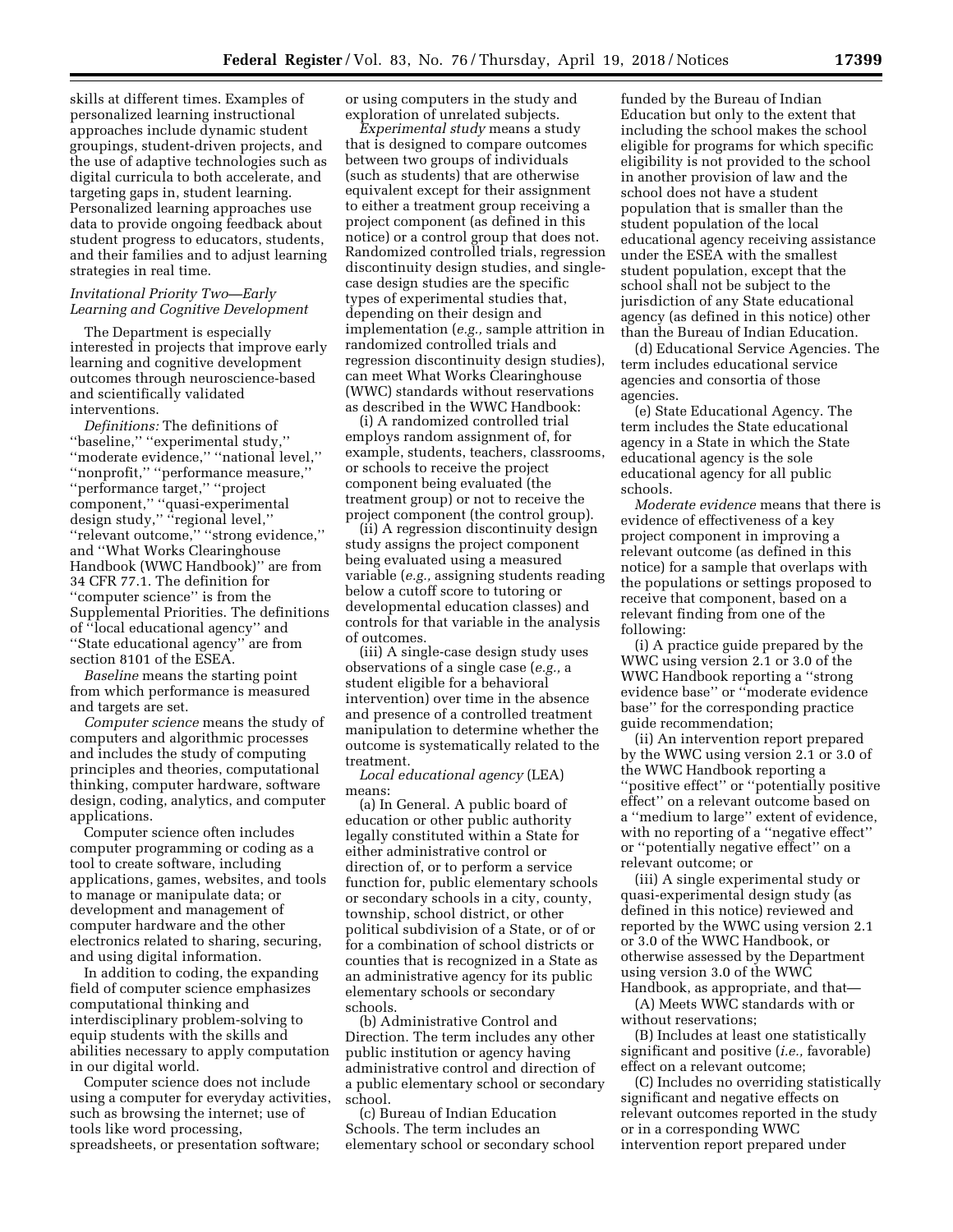version 2.1 or 3.0 of the WWC Handbook; and

(D) Is based on a sample from more than one site (*e.g.,* State, county, city, school district, or postsecondary campus) and includes at least 350 students or other individuals across sites. Multiple studies of the same project component that each meet requirements in paragraphs (iii)(A), (B), and (C) of this definition may together satisfy this requirement.

*National level* describes the level of scope or effectiveness of a process, product, strategy, or practice that is able to be effective in a wide variety of communities, including rural and urban areas, as well as with different groups (*e.g.,* economically disadvantaged, racial and ethnic groups, migrant populations, individuals with disabilities, English learners, and individuals of each gender).

*Nonprofit,* as applied to an agency, organization, or institution, means that it is owned and operated by one or more corporations or associations whose net earnings do not benefit, and cannot lawfully benefit, any private shareholder or entity.

*Performance measure* means any quantitative indicator, statistic, or metric used to gauge program or project performance.

*Performance target* means a level of performance that an applicant would seek to meet during the course of a project or as a result of a project.

*Project component* means an activity, strategy, intervention, process, product, practice, or policy included in a project. Evidence may pertain to an individual project component or to a combination of project components (*e.g.,* training teachers on instructional practices for English learners and follow-on coaching for these teachers).

*Quasi-experimental design study*  means a study using a design that attempts to approximate an experimental study by identifying a comparison group that is similar to the treatment group in important respects. This type of study, depending on design and implementation (*e.g.,* establishment of baseline equivalence of the groups being compared), can meet WWC standards with reservations, but cannot meet WWC standards without reservations, as described in the WWC Handbook.

*Regional level* describes the level of scope or effectiveness of a process, product, strategy, or practice that is able to serve a variety of communities within a State or multiple States, including rural and urban areas, as well as with different groups (*e.g.,* economically disadvantaged, racial and ethnic groups,

migrant populations, individuals with disabilities, English learners, and individuals of each gender). For an LEAbased project, to be considered a regional-level project, a process, product, strategy, or practice must serve students in more than one LEA, unless the process, product, strategy, or practice is implemented in a State in which the State educational agency is the sole educational agency for all schools.

*Relevant outcome* means the student outcome(s) or other outcome(s) the key project component is designed to improve, consistent with the specific goals of the program.

*State educational agency* (SEA) means the agency primarily responsible for the State supervision of public elementary schools and secondary schools.

*Strong evidence* means that there is evidence of the effectiveness of a key project component in improving a relevant outcome for a sample that overlaps with the populations and settings proposed to receive that component, based on a relevant finding from one of the following:

(i) A practice guide prepared by the WWC using version 2.1 or 3.0 of the WWC Handbook reporting a ''strong evidence base'' for the corresponding practice guide recommendation;

(ii) An intervention report prepared by the WWC using version 2.1 or 3.0 of the WWC Handbook reporting a ''positive effect'' on a relevant outcome based on a ''medium to large'' extent of evidence, with no reporting of a ''negative effect'' or ''potentially negative effect'' on a relevant outcome; or

(iii) A single experimental study reviewed and reported by the WWC using version 2.1 or 3.0 of the WWC Handbook, or otherwise assessed by the Department using version 3.0 of the WWC Handbook, as appropriate, and that—

(A) Meets WWC standards without reservations;

(B) Includes at least one statistically significant and positive (*i.e.,* favorable) effect on a relevant outcome;

(C) Includes no overriding statistically significant and negative effects on relevant outcomes reported in the study or in a corresponding WWC intervention report prepared under version 2.1 or 3.0 of the WWC Handbook; and

(D) Is based on a sample from more than one site (*e.g.,* State, county, city, school district, or postsecondary campus) and includes at least 350 students or other individuals across sites. Multiple studies of the same

project component that each meet requirements in paragraphs (iii)(A), (B), and (C) of this definition may together satisfy this requirement.

*What Works Clearinghouse Handbook (WWC Handbook)* means the standards and procedures set forth in the WWC Procedures and Standards Handbook, Version 3.0 or Version 2.1 (incorporated by reference, see 34 CFR 77.2). Study findings eligible for review under WWC standards can meet WWC standards without reservations, meet WWC standards with reservations, or not meet WWC standards. WWC practice guides and intervention reports include findings from systematic reviews of evidence as described in the Handbook documentation.

**Program Authority:** Section 4611 of the ESEA, 20 U.S.C. 7261.

*Applicable Regulations:* (a) The Education Department General Administrative Regulations in 34 CFR parts 75, 77, 79, 81, 82, 84, 86, 97, 98, and 99. (b) The Office of Management and Budget Guidelines to Agencies on Governmentwide Debarment and Suspension (Nonprocurement) in 2 CFR part 180, as adopted and amended as regulations of the Department in 2 CFR part 3485. (c) The Uniform Administrative Requirements, Cost Principles, and Audit Requirements for Federal Awards in 2 CFR part 200, as adopted and amended as regulations of the Department in 2 CFR part 3474. (d) The Supplemental Priorities.

**Note:** The regulations in 34 CFR part 79 apply to all applicants except federally recognized Indian Tribes.

**Note:** The regulations in 34 CFR part 86 apply to institutions of higher education only.

## **II. Award Information**

*Type of Award:* Discretionary grants. *Estimated Available Funds:*  \$115,000,000.

These estimated available funds are the total available for all three types of grants under the EIR program (Earlyphase, Mid-phase, and Expansion grants). Contingent upon the availability of funds and the quality of applications, we may make additional awards in subsequent years from the list of unfunded applications from this competition.

*Estimated Average Size of Awards:*  Up to \$8,000,000.

*Maximum Award:* We will not make an award exceeding \$8,000,000 for a single project period of 60 months. *Estimated Number of Awards:* 4–10.

**Note:** The Department is not bound by any estimates in this notice.

*Project Period:* Up to 60 months.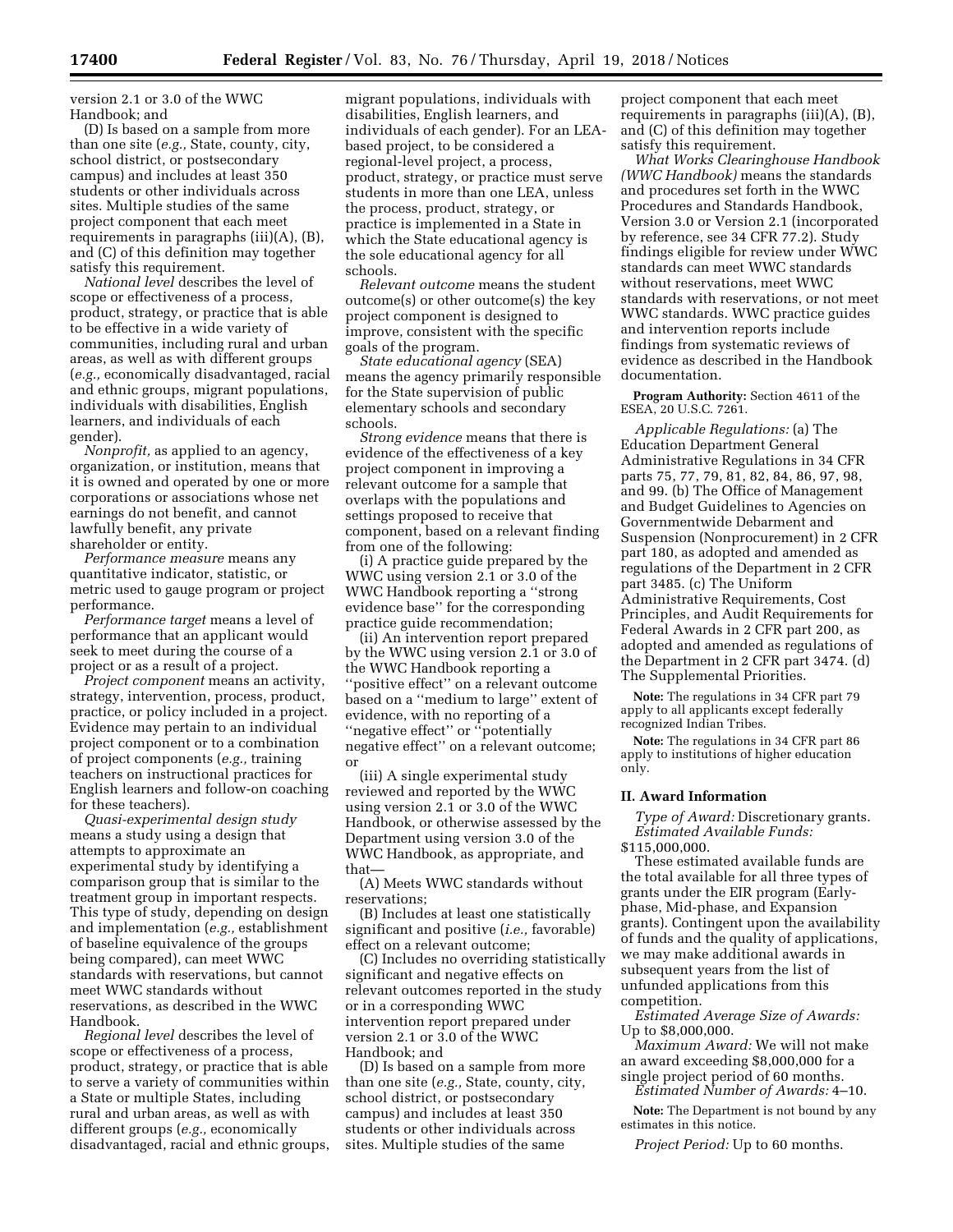**Note:** Under section 4611(c) of the ESEA, the Department must use at least 25 percent of EIR funds for a fiscal year to make awards to applicants serving rural areas, contingent on receipt of a sufficient number of applications of sufficient quality. For purposes of this competition, we will consider an applicant as rural if the applicant meets the qualifications for rural applicants as described in the eligible applicants section and the applicant certifies that it meets those qualifications through the application.

In implementing this statutory provision, the Department may fund high-quality applications from rural applicants out of rank order in the Midphase competition.

## **III. Eligibility Information**

1. *Eligible Applicants:* 

(a) An LEA;

(b) An SEA;

(c) The Bureau of Indian Education;

(d) A consortium of SEAs or LEAs;

(e) A nonprofit organization; and

(f) An SEA, an LEA, a consortium described in (d), or the Bureau of Indian Education, in partnership with—

(1) A nonprofit organization;

(2) A business;

(3) An educational service agency; or

(4) An institution of higher education.

To qualify as a rural applicant under the EIR program, an applicant must meet both of the following requirements:

(a) The applicant is—

(1) An LEA with an urban-centric district locale code of 32, 33, 41, 42, or 43, as determined by the Secretary;

(2) A consortium of such LEAs;

(3) An educational service agency or a nonprofit organization in partnership with such an LEA; or

(4) A grantee described in clause (1) or (2) in partnership with an SEA; and

(b) A majority of the schools to be served by the program are designated with a locale code of 32, 33, 41, 42, or 43, or a combination of such codes, as determined by the Secretary.

Applicants are encouraged to retrieve locale codes from the National Center for Education Statistics School District search tool (*[https://nces.ed.gov/ccd/](https://nces.ed.gov/ccd/districtsearch/) [districtsearch/](https://nces.ed.gov/ccd/districtsearch/)*), where districts can be looked up individually to retrieve locale codes, and Public School search tool (*<https://nces.ed.gov/ccd/schoolsearch/>*), where individual schools can be looked up to retrieve locale codes. More information on rural applicant eligibility is in the application package.

2. *Cost Sharing or Matching:* Under section 4611(d) of the ESEA, each grant recipient must provide, from Federal, State, local, or private sources, an amount equal to 10 percent of funds provided under the grant, which may be provided in cash or through in-kind

contributions, to carry out activities supported by the grant. Grantees must include a budget showing their matching contributions to the budget amount of EIR grant funds and must provide evidence of their matching contributions for the first year of the grant in their grant applications. Section 4611(d) of the ESEA also authorizes the Secretary to waive this matching requirement on a case-by-case basis, upon a showing of exceptional circumstances, such as:

(a) The difficulty of raising matching funds for a program to serve a rural area;

(b) The difficulty of raising matching funds in areas with a concentration of LEAs or schools with a high percentage of students aged 5 through 17—

(1) Who are in poverty, as counted in the most recent census data approved by the Secretary;

(2) Who are eligible for a free or reduced-price lunch under the Richard B. Russell National School Lunch Act (42 U.S.C. 1751 *et seq.*);

(3) Whose families receive assistance under the State program funded under part A of title IV of the Social Security Act (42 U.S.C. 601 *et seq.*); or

(4) Who are eligible to receive medical assistance under the Medicaid program; and

(c) The difficulty of raising funds on Tribal land.

Applicants that wish to apply for a waiver must include a request in their application that describes why the matching requirement would cause serious hardship or an inability to carry out project activities. Further information about applying for waivers can be found in the application package. However, given the importance of matching funds to the long-term success of the project, the Secretary expects eligible entities to identify appropriate matching funds.

3. *Subgrantees:* A grantee under this competition may not award subgrants to entities to directly carry out project activities described in its application.

4. *Other:* a. *Funding Categories:* An applicant will be considered for an award only for the type of EIR grant (*i.e.,*  Early-phase, Mid-phase, and Expansion grant) for which it applies. An applicant may not submit an application for the same proposed project under more than one type of grant.

**Note:** Each application will be reviewed under the competition it was submitted under in the *Grants.gov* system, and only applications that are successfully submitted by the established deadline will be peer reviewed. Applicants should be careful that they download the intended EIR application package and that they submit their applications under the intended EIR competition.

b. *Evaluation:* The grantee must conduct an independent evaluation of the effectiveness of its project.

c. *High-need students:* The grantee must serve high-need students.

### **IV. Application and Submission Information**

1. *Application Submission Instructions:* For information on how to submit an application please refer to our Common Instructions for Applicants to Department of Education Discretionary Grant Programs, published in the **Federal Register** on February 12, 2018 (83 FR 6003) and available at *[www.gpo.gov/fdsys/pkg/FR-2018-02-12/](http://www.gpo.gov/fdsys/pkg/FR-2018-02-12/pdf/2018-02558.pdf) [pdf/2018-02558.pdf.](http://www.gpo.gov/fdsys/pkg/FR-2018-02-12/pdf/2018-02558.pdf)* 

2. *Submission of Proprietary Information:* Given the types of projects that may be proposed in applications for the Mid-phase competition, your application may include business information that you consider proprietary. In 34 CFR 5.11 we define ''business information'' and describe the process we use in determining whether any of that information is proprietary and, thus, protected from disclosure under Exemption 4 of the Freedom of Information Act (5 U.S.C. 552, as amended).

Because we plan to make successful applications available to the public, you may wish to request confidentiality of business information.

Consistent with Executive Order 12600, please designate in your application any information that you believe is exempt from disclosure under Exemption 4. In the appropriate Appendix section of your application, under ''Other Attachments Form,'' please list the page number or numbers on which we can find this information. For additional information please see 34 CFR 5.11(c).

3. *Intergovernmental Review:* This competition is subject to Executive Order 12372 and the regulations in 34 CFR part 79. Information about Intergovernmental Review of Federal Programs under Executive Order 12372 is in the application package for this competition.

4. *Funding Restrictions:* We reference regulations outlining funding restrictions in the *Applicable Regulations* section of this notice.

5. *Recommended Page Limit:* The application narrative (Part III of the application) is where you, the applicant, address the selection criteria that reviewers use to evaluate your application. We recommend that you (1) limit the application narrative for a Midphase grant application to no more than 30 pages and (2) use the following standards: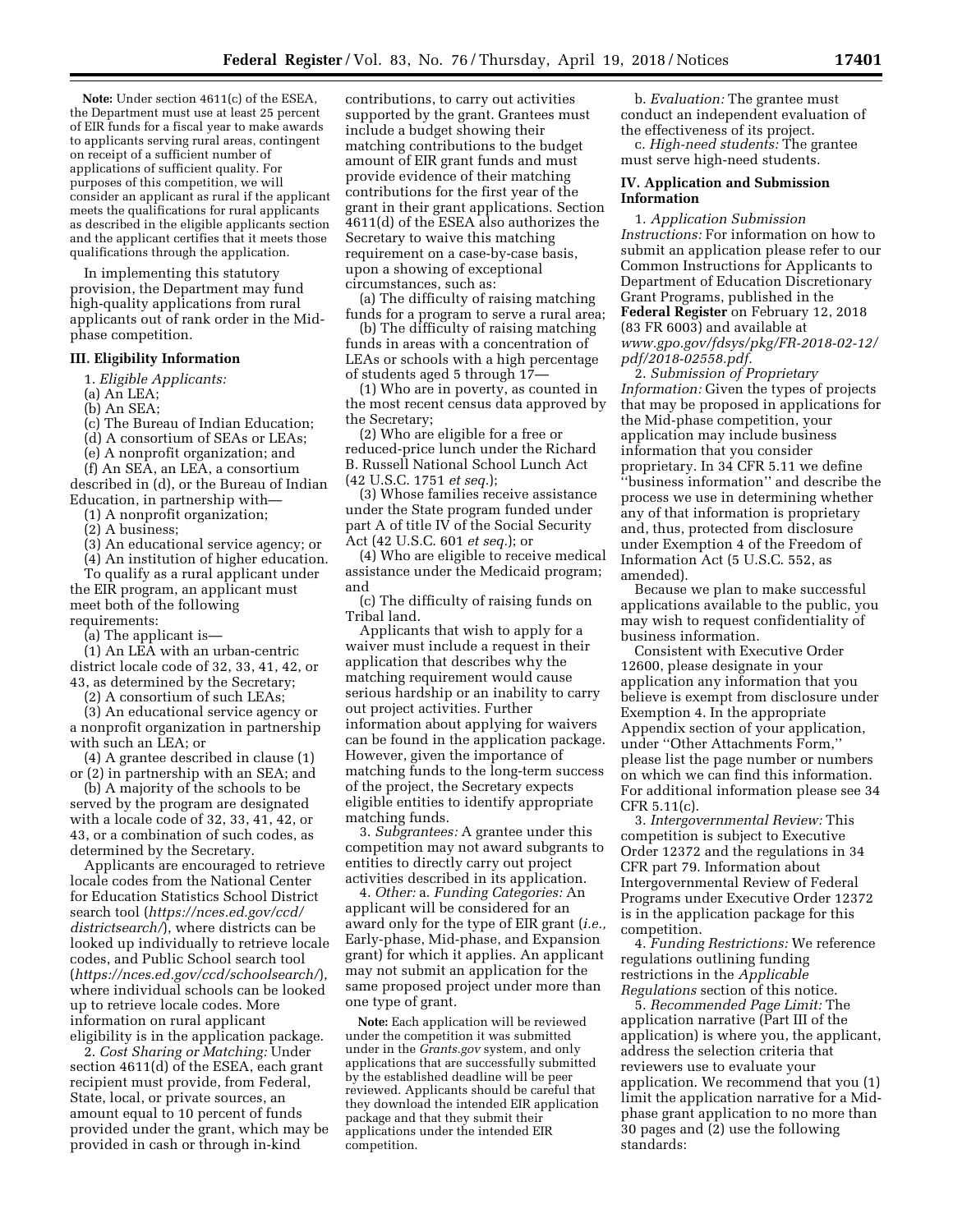• A ''page'' is 8.5″ x 11″, on one side only, with 1″ margins at the top, bottom, and both sides.

• Double-space (no more than three lines per vertical inch) all text in the application narrative, including titles, headings, footnotes, quotations, references, and captions.

• Use a font that is either 12 point or larger or no smaller than 10 pitch (characters per inch).

• Use one of the following fonts: Times New Roman, Courier, Courier New, or Arial.

The recommended page limit does not apply to Part I, the cover sheet; Part II, the budget section, including the narrative budget justification; Part IV, the assurances and certifications; or the one-page abstract, the resumes, the bibliography, or the letters of support. However, the recommended page limit does apply to all of the application narrative.

6. *Notice of Intent to Apply:* We will be able to develop a more efficient process for reviewing grant applications if we know the approximate number of applicants that intend to apply for funding under this competition. Therefore, the Secretary strongly encourages each potential applicant to notify us of the applicant's intent to submit an application by completing a web-based form. When completing this form, applicants will provide (1) the applicant organization's name and address and (2) the absolute priority the applicant intends to address. Applicants may access this form online at *[www.surveymonkey.com/r/PBVB8PJ.](http://www.surveymonkey.com/r/PBVB8PJ)*  Applicants that do not complete this form may still submit an application.

## **V. Application Review Information**

1. *Selection Criteria:* The selection criteria for the Mid-phase competition are from 34 CFR 75.210. The points assigned to each criterion are indicated in the parentheses next to the criterion. An applicant may earn up to a total of 100 points based on the selection criteria for the application.

### *A. Significance (up to 15 Points)*

In determining the significance of the project, the Secretary considers the following factors:

(1) The magnitude or severity of the problem to be addressed by the proposed project.

(2) The national significance of the proposed project.

(3) The extent to which the proposed project represents an exceptional approach to the priority or priorities established for the competition.

# *B. Strategy to Scale (up to 30 Points)*

In determining the applicant's capacity to scale the proposed project, the Secretary considers the following factors:

(1) The extent to which the applicant demonstrates there is unmet demand for the process, product, strategy, or practice that will enable the applicant to reach the level of scale that is proposed in the application.

(2) The extent to which the applicant identifies a specific strategy or strategies that address a particular barrier or barriers that prevented the applicant, in the past, from reaching the level of scale that is proposed in the application.

(3) The feasibility of successful replication of the proposed project, if favorable results are obtained, in a variety of settings and with a variety of populations.

# *C. Quality of the Project Design and Management Plan (up to 35 Points)*

In determining the quality of the proposed project design, the Secretary considers the following factors:

(1) The extent to which the goals, objectives, and outcomes to be achieved by the proposed project are clearly specified and measurable.

(2) The adequacy of the management plan to achieve the objectives of the proposed project on time and within budget, including clearly defined responsibilities, timelines, and milestones for accomplishing project tasks.

(3) The adequacy of procedures for ensuring feedback and continuous improvement in the operation of the proposed project.

(4) The potential and planning for the incorporation of project purposes, activities, or benefits into the ongoing work of the applicant beyond the end of the grant.

# *D. Quality of the Project Evaluation (up to 20 Points)*

In determining the quality of the project evaluation to be conducted, the Secretary considers the following factors:

(1) The extent to which the methods of evaluation will, if well implemented, produce evidence about the project's effectiveness that would meet the What Works Clearinghouse standards without reservations as described in the What Works Clearinghouse Handbook (as defined in this notice).

(2) The extent to which the evaluation will provide guidance about effective strategies suitable for replication or testing in other settings.

(3) The extent to which the methods of evaluation will provide valid and

reliable performance data on relevant outcomes.

(4) The extent to which the evaluation plan clearly articulates the key project components, mediators, and outcomes, as well as a measurable threshold for acceptable implementation.

**Note:** Applicants may wish to review the following technical assistance resources on evaluation: (1) WWC Procedures and Standards Handbooks: *[https://ies.ed.gov/](https://ies.ed.gov/ncee/wwc/Handbooks) [ncee/wwc/Handbooks;](https://ies.ed.gov/ncee/wwc/Handbooks)* (2) ''Technical Assistance Materials for Conducting Rigorous Impact Evaluations'': *[http://ies.ed.gov/ncee/](http://ies.ed.gov/ncee/projects/evaluationTA.asp) [projects/evaluationTA.asp;](http://ies.ed.gov/ncee/projects/evaluationTA.asp)* and (3) IES/NCEE Technical Methods papers: *[http://ies.ed.gov/](http://ies.ed.gov/ncee/tech_methods/) ncee/tech*\_*[methods/.](http://ies.ed.gov/ncee/tech_methods/)* In addition, applicants may view an optional webinar recording that was hosted by the Institute of Education Sciences. The webinar focused on more rigorous evaluation designs, discussing strategies for designing and executing experimental studies that meet WWC evidence standards without reservations. This webinar is available at: *[http://ies.ed.gov/](http://ies.ed.gov/ncee/wwc/Multimedia.aspx?sid=18)  [ncee/wwc/Multimedia.aspx?sid=18.](http://ies.ed.gov/ncee/wwc/Multimedia.aspx?sid=18)* 

2. *Review and Selection Process:* We remind potential applicants that in reviewing applications in any discretionary grant competition, the Secretary may consider, under 34 CFR 75.217(d)(3), the past performance of the applicant in carrying out a previous award, such as the applicant's use of funds, achievement of project objectives, and compliance with grant conditions. The Secretary may also consider whether the applicant failed to submit a timely performance report or submitted a report of unacceptable quality.

In addition, in making a competitive grant award, the Secretary requires various assurances, including those applicable to Federal civil rights laws that prohibit discrimination in programs or activities receiving Federal financial assistance from the Department (34 CFR 100.4, 104.5, 106.4, 108.8, and 110.23).

Before making awards, we will screen applications submitted in accordance with the requirements in this notice to determine whether applications have met eligibility and other requirements. This screening process may occur at various stages of the process; applicants that are determined to be ineligible will not receive a grant, regardless of peer reviewer scores or comments.

Peer reviewers will read, prepare a written evaluation of, and score the assigned applications, using the selection criteria provided in this notice. For Mid-phase grant applications we intend to conduct a single-tier review.

3. *Risk Assessment and Specific Conditions:* Consistent with 2 CFR 200.205, before awarding grants under this competition the Department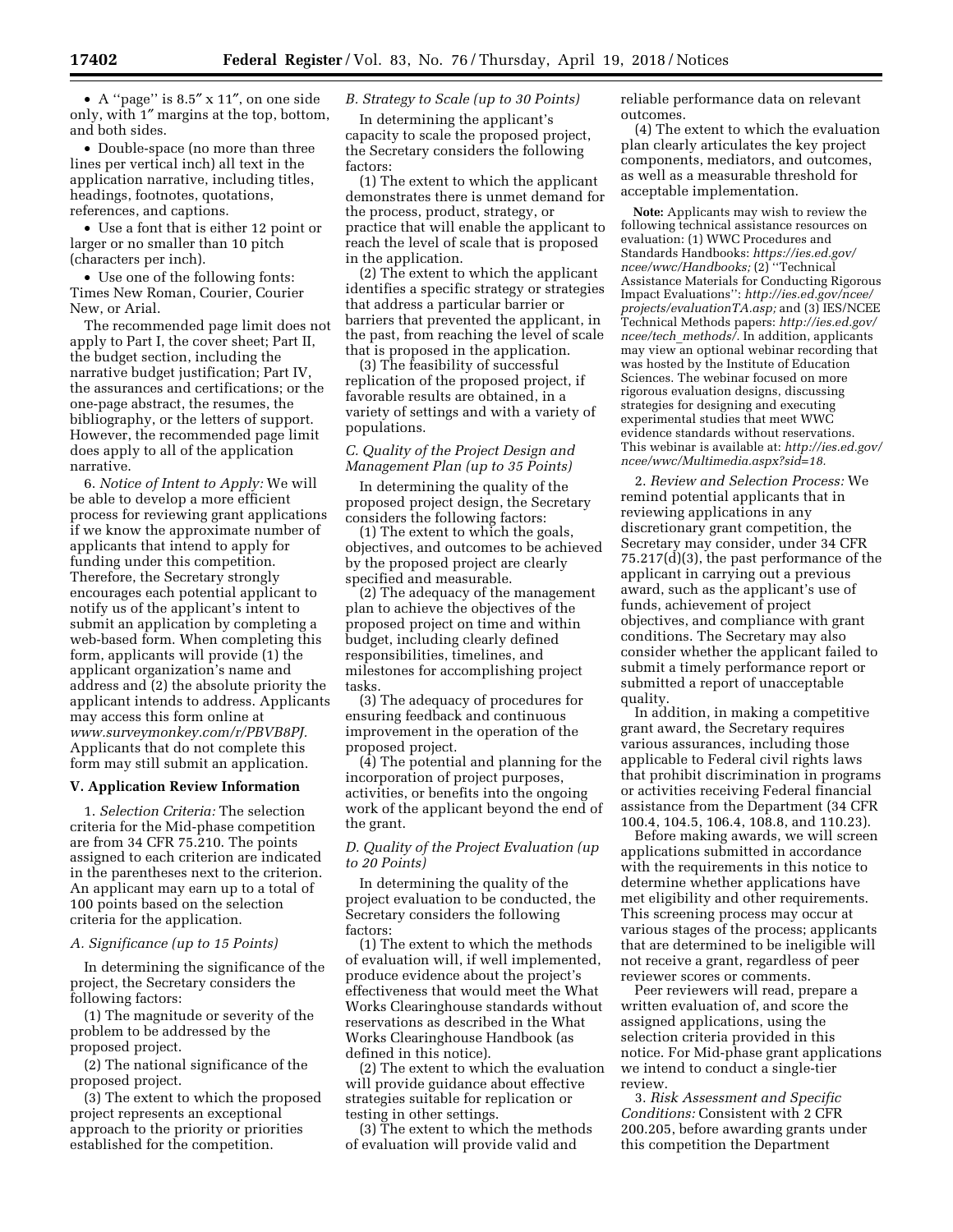conducts a review of the risks posed by applicants. Under 2 CFR 3474.10, the Secretary may impose specific conditions and, in appropriate circumstances, high-risk conditions on a grant if the applicant or grantee is not financially stable; has a history of unsatisfactory performance; has a financial or other management system that does not meet the standards in 2 CFR part 200, subpart D; has not fulfilled the conditions of a prior grant; or is otherwise not responsible.

4. *Integrity and Performance System:*  If you are selected under this competition to receive an award that over the course of the project period may exceed the simplified acquisition threshold (currently \$150,000), under 2 CFR 200.205(a)(2), we must make a judgment about your integrity, business ethics, and record of performance under Federal awards—that is, the risk posed by you as an applicant—before we make an award. In doing so, we must consider any information about you that is in the integrity and performance system (currently referred to as the Federal Awardee Performance and Integrity Information System (FAPIIS)), accessible through the System for Award Management. You may review and comment on any information about yourself that a Federal agency previously entered and that is currently in FAPIIS.

Please note that, if the total value of your currently active grants, cooperative agreements, and procurement contracts from the Federal Government exceeds \$10,000,000, the reporting requirements in 2 CFR part 200, Appendix XII, require you to report certain integrity information to FAPIIS semiannually. Please review the requirements in 2 CFR part 200, Appendix XII, if this grant plus all the other Federal funds you receive exceed \$10,000,000.

#### **VI. Award Administration Information**

1. *Award Notices:* If your application is successful, we notify your U.S. Representative and U.S. Senators and send you a Grant Award Notification (GAN); or we may send you an email containing a link to access an electronic version of your GAN. We may notify you informally, also.

If your application is not evaluated or not selected for funding, we notify you.

2. *Administrative and National Policy Requirements:* We identify administrative and national policy requirements in the application package and reference these and other requirements in the *Applicable Regulations* section of this notice.

We reference the regulations outlining the terms and conditions of an award in

the *Applicable Regulations* section of this notice and include these and other specific conditions in the GAN. The GAN also incorporates your approved application as part of your binding commitments under the grant.

3. *Open Licensing Requirements:*  Unless an exception applies, if you are awarded a grant under this competition, you will be required to openly license to the public grant deliverables created in whole, or in part, with Department grant funds. When the deliverable consists of modifications to pre-existing works, the license extends only to those modifications that can be separately identified and only to the extent that open licensing is permitted under the terms of any licenses or other legal restrictions on the use of pre-existing works. Additionally, a grantee or subgrantee that is awarded competitive grant funds must have a plan to disseminate these public grant deliverables. This dissemination plan can be developed and submitted after your application has been reviewed and selected for funding. For additional information on the open licensing requirements please refer to 2 CFR 3474.20(c).

**Note:** A specific deliverable under a Midphase grant that grantees must openly license to the public is the evaluation report. Additionally, EIR grantees are encouraged to submit final studies resulting from research supported in whole or in part by EIR to the Educational Resources Information Center (*<http://eric.ed.gov>*).

4. *Reporting:* (a) If you apply for a grant under this competition, you must ensure that you have in place the necessary processes and systems to comply with the reporting requirements in 2 CFR part 170 should you receive funding under the competition. This does not apply if you have an exception under 2 CFR 170.110(b).

(b) At the end of your project period, you must submit a final performance report, including financial information, as directed by the Secretary. If you receive a multiyear award, you must submit an annual performance report that provides the most current performance and financial expenditure information as directed by the Secretary under 34 CFR 75.118. The Secretary may also require more frequent performance reports under 34 CFR 75.720(c). For specific requirements on reporting, please go to *[www.ed.gov/](http://www.ed.gov/fund/grant/apply/appforms/appforms.html) [fund/grant/apply/appforms/](http://www.ed.gov/fund/grant/apply/appforms/appforms.html) [appforms.html.](http://www.ed.gov/fund/grant/apply/appforms/appforms.html)* 

(c) Under 34 CFR 75.250(b), the Secretary may provide a grantee with additional funding for data collection analysis and reporting. In this case the Secretary establishes a data collection period.

5. *Performance Measures:* The overall purpose of the EIR program is to expand the implementation of, and investment in, innovative practices that are demonstrated to have an impact on improving student achievement and attainment for high-need students. We have established several performance measures (as defined in this notice) for the Mid-phase grants.

*Annual performance measures:* (1) The percentage of grantees that reach their annual target number of high-need students as specified in the application; (2) the percentage of grantees that reach their annual target number of high-need students as specified in the application; (3) the percentage of grantees with ongoing well-designed and independent evaluations that will provide evidence of their effectiveness at improving student outcomes in multiple contexts; (4) the percentage of grantees that implement an evaluation that provides information about the key practices and the approach of the project so as to facilitate replication; (5) the percentage of grantees that implement an evaluation that provides information on the cost-effectiveness of the key practices to identify potential obstacles and success factors to scaling; and (6) the cost per student served by the grant.

*Cumulative performance measures:*  (1) The percentage of grantees that reach the targeted number of students specified in the application; (2) the percentage of grantees that reach the targeted number of high-need students specified in the application; (3) the percentage of grantees that implement a completed well-designed, wellimplemented and independent evaluation that provides evidence of their effectiveness at improving student outcomes at scale; (4) the percentage of grantees with a completed welldesigned, well-implemented, and independent evaluation that provides information about the key elements and the approach of the project so as to facilitate replication or testing in other settings; (5) the percentage of grantees with a completed evaluation that provided information on the costeffectiveness of the key practices to identify potential obstacles and success factors to scaling; and (6) the cost per student served by the grant.

*Project-Specific Performance Measures:* Applicants must propose project-specific performance measures and performance targets (as defined in this notice) consistent with the objectives of the proposed project. Applications must provide the